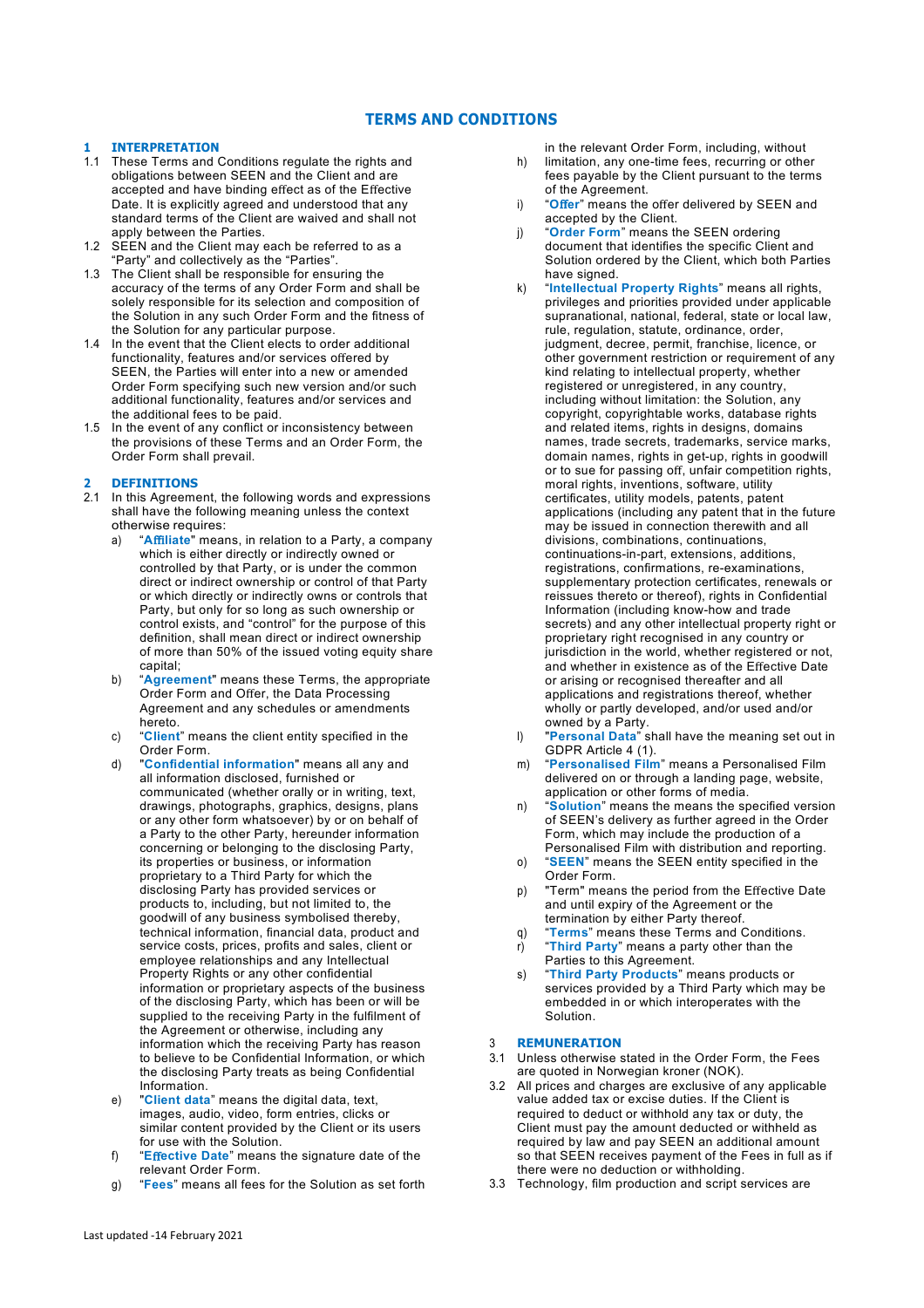invoiced in full. Unless otherwise agreed, SMS costs are invoiced according to actual consumption.

- 3.4 If the Client is unable to integrate with existing API's and needs custom integrations with CRM or another management system, this can be adapted against agreed development cost as further described in the Order Form.
- 3.5 SEEN shall be solely entitled to host the Personalised Films or links and dispatch them to recipients. For adhoc agreements, SEEN is not obliged to host the Personalised Films for longer than three months. For ongoing agreements (API), SEEN is not obliged to retain the Personalised Films for a period longer than 12 months or the termination or expiry of the Agreement, whichever comes first. If the Client requires longer hosting, the Client must pay for such service.
- 3.6 The Client shall record the Personalised Films and the oral individualisations. All Individualisations must be agreed before the production of the Personalised Film.
- 3.7 Unless otherwise agreed in the Order Form, additional work ordered by the Client shall be charged at a rate of NO1590 per hour.
- 3.8 If the Client requests SEEN to deliver the Solution for dispatch within 15 days after the Effective Date, a supplementary charge will incur as further described in the Order Form.
- 3.9 Fees are non-refundable, unless otherwise expressly agreed.
- 3.10 Unless otherwise agreed in the Order Form, payment shall be made within fourteen (14) calendar days of the invoice date. The time of payment shall be of the essence.
- 3.11 SEEN retains the right to adjust the Fees annually due to inflation, currency fluctuations, changes in excise duties, changes in subcontractors' prices, increase in the retail price index (the main index) of Statistics Norway (with the initial reference index value being the index value for the month in which the Agreement was formed) and increased cloud costs outside of SEEN's control, either immediately upon posting on its website or by e-mail notice to the Client. Such changes in pricing will not have retroactive effect.
- 3.12 If the Client's invoice is not paid within the due date, SEEN may withhold the Solution and charge the Client interest at lowest of 8 per cent per month or the maximum legal rate permissible pursuant to applicable law. Any suspension by SEEN of the Solution shall not relieve the Client of its payment obligations and SEEN shall not be held liable for any loss and/or damage suffered by the Client as a result of such suspension.

# **4 TERM AND TERMINATION**

- 4.1 This Agreement enters into force at the Effective Date.
- 4.2 One-time orders have no ongoing obligations beyond what is specifically agreed, however, with alternatives for expanding the number of the Personalised Films or main films.
- 4.3 Ongoing agreements are granted rebates on the basis of the Agreement's length and scope, as further detailed in the Order Form.
- 4.4 SEEN shall deliver the Solution within the specified progress plan, subject to the Client meeting its deadlines.
- 4.5 Upon expiry of an initial term or 12 months after the Effective Date, Subscription agreements will automatically renew for a succeeding term of 12 months unless the agreement is terminated in writing by either party with at least 30 days written notice prior to the renewal date or otherwise agreed in the Order Form.Either Party may terminate an ongoing agreement with two months' written notice.

# 5 **CLIENT DATA**

- 5.1 The Client shall retain all rights to the Client Data.
- 5.2 SEEN shall only use the Client Data in accordance

Last updated -14 February 2021

with this Agreement and otherwise in order to fulfil its obligations to the Client and/or to exercise its rights under this Agreement.

- 5.3 Upon the expiry of the Term, the Client will not have access to the Solution will permanently delete and destroy the Client Data. The Client is solely responsible for ensuring that it has the necessary backups of the Client Data that it desires to retain when this Agreement is terminated.
- 5.4 The Client acknowledges that SEEN cannot guarantee the security of the Internet and the possibility of interception or corruption of Client Data transmitted from the Client to SEEN.
- 5.5 Nothing contained in this Agreement shall restrict SEEN's right to collect, use, anonymise and analyse Client data, statistics and other non-personal information relating to the provision, use and performance of various aspects of the Solution for product improvement purposes only.

# **6 INTELLECTUAL PROPERTY RIGHTS**

- 6.1 Each Party shall retain ownership of any Intellectual Property Rights that it has developed (including rights that has been developed on behalf of the Party), or that it independently develops (or is developed on its behalf).
- 6.2 Except as prescribed in this Agreement, neither Party grants to the other by implication, estoppels nor otherwise any right, title, licence, interest or other ownership rights in any of its Intellectual Property Rights or Confidential Information owned or controlled by the disclosing Party.
- 6.3 Subject to the terms and conditions of this Agreement, SEEN grants to the Client a non-exclusive, nonperpetual, non-transferable and revocable right to use the Solution during the Term. The Client's right of use is limited to the use reasonably considered necessary for obtaining reasonable functionality from the features in the Solutions and the Agreement. Any rights not expressly granted herein are reserved by SEEN.
- 6.4 SEEN shall own all Intellectual Property Rights to the Personalised Film, though it acknowledges that the use of actors may affect the Intellectual Property Rights thereof.
- 6.5 If the Client has engaged SEEN to provide actors as further described in the Order Form or Offer and unless otherwise expressly agreed, the Client acknowledges that:
	- a) The terms of the subcontractor providing the actors shall apply unconditionally for such provision.
	- b) The Client is prohibited from publishing films or images from the film shoot, neither on a website, social media or other public and/or open channels.
	- c) Upon an actor's death, any Personalised Film depicting and/or involving such actor shall not be distributed without prior agreement with SEEN.
- 6.6 The Client may not modify, enhance, improve, remove, delete, amend, augment, reverse engineer, decompile, or disassemble the Solution or attempt to discover its code and/or underlying structure, ideas or algorithms, nor rent, loan, lease, sell or otherwise transfer to or permit use by any Third Party. Furthermore, the Client may not amend the Solution in any way, hereunder perform modifications, enhancements or improvements to the Solution or facilitate other products or services that are derived thereof.
- 6.7 Neither Party shall remove or otherwise alter any of the other Party's trademarks, logos, copyrights, notices or other proprietary notices or indicia, if any, fixed or attached to Confidential Information, Intellectual Property Rights or any parts thereof.
- 6.8 SEEN encourages suggestions, recommendations, improvement or enhancement request or other feedback regarding the Solution, including ideas for new promotions, products, technologies, concepts, know-how, techniques or processes. For the sake of avoiding any potential misunderstandings or disputes regarding ownership of such content matter, the Client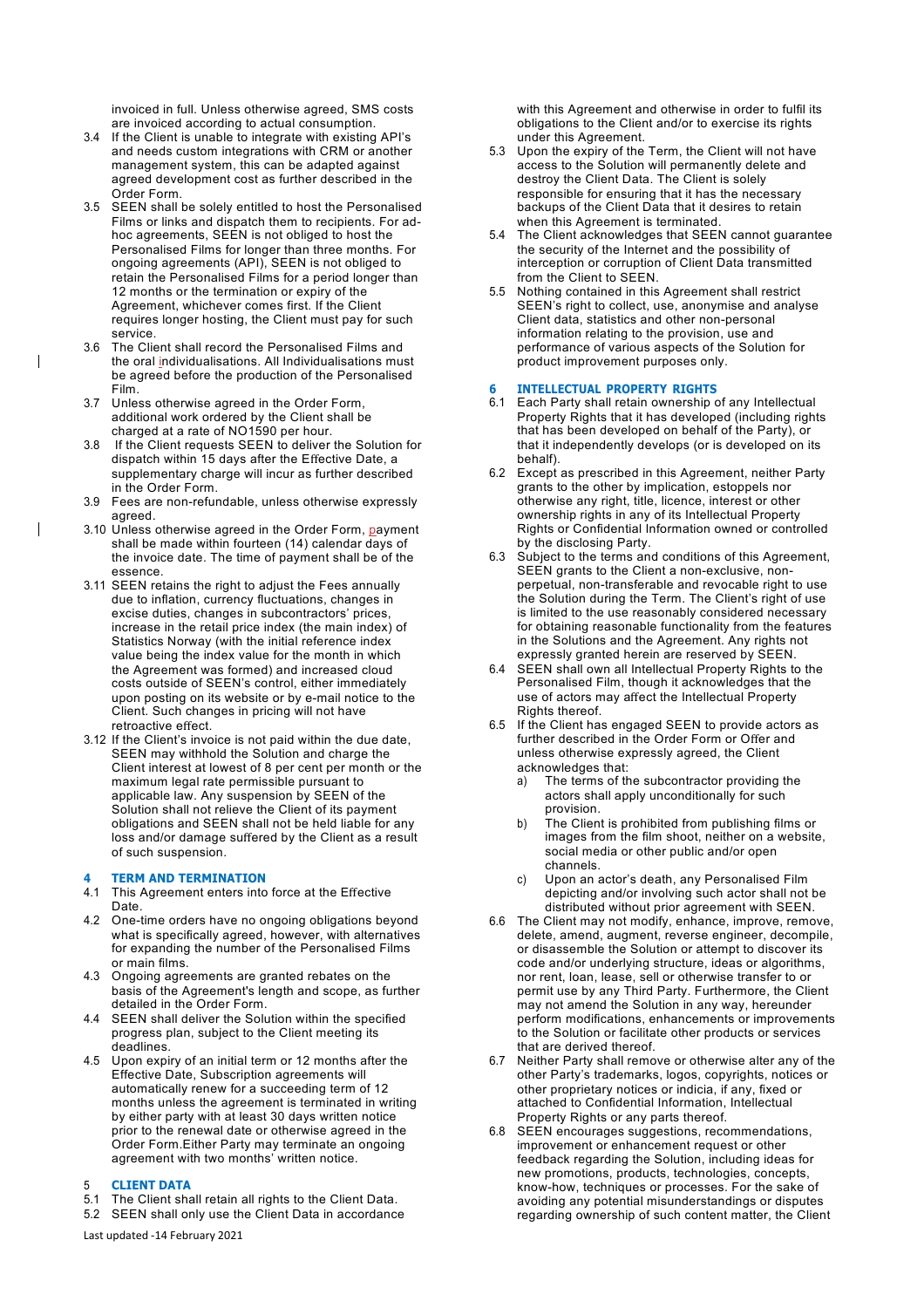acknowledges that SEEN will own all such content matter and hereby makes and/or undertakes to make all assignments and take all reasonable acts necessary to accomplish the foregoing assignment to and ownership by SEEN.

6.9 A Party shall immediately inform the other of an infringement or suspected infringement of this Agreement or the Party's Intellectual Property Rights or the intangible rights. The rights holding Party shall not be obliged to defend its rights. If, however, such Party decides to defend its rights the other Party shall, without any extra cost and at the request of the rights holding Party, give reasonable assistance for the purpose of contesting any claim or demand made or action brought against a Party.

# **7 CONFIDENTIALITY**

- 7.1 The Parties agree to keep and procure to be kept strictly confidential all Confidential Information. Furthermore, Confidential Information shall not be used by the Parties for any purpose other than fulfilling its obligations under and complying with the Agreement.
- 7.2 The Parties shall only reveal Confidential Information to employees or other persons engaged to whom disclosure is necessary for them to perform their duties for the purpose of the Agreement and provided that they are subject to a duty of confidentiality.
- 7.3 The term "Confidential Information" shall not include any information which a Party can demonstrate is:
	- a) Not unique to the disclosing Party and is known to the receiving Party prior to the date of the Agreement.
	- b) Becomes generally known other than through disclosure of confidential information by the receiving Party.
	- c) Disclosed to the receiving Party by a Third Party lawfully in possession thereof and without restriction on disclosure.
	- d) Independently developed by the receiving Party without breach of this Agreement.
	- e) Required to be disclosed by law or regulation or by proper order of a court of applicable jurisdiction.
- 7.4 At the expiry of this Agreement or at a Party's request, the other Party shall promptly and within ten (10) business days return all documents and other embodiments of Confidential Information and all related materials and notes to disclosing Party and erase all electronic embodiments of Confidential Information and certify destruction thereof and make no further use of the Confidential Information thus received.

# **8 PERSONAL DATA**

8.1 As the performance of this Agreement entails processing of personal data by the SEEN for which the Client and/or an Affiliate or end-client is the controller of personal data (as defined in GDPR and relevant national data protection legislation, such processing shall be governed by SEEN's Data Processing Agreement.

# **9 COMPLIANCE WITH LAWS**

9.1 The Client is solely responsible for determining whether it can utilise the Solution in accordance with applicable law pertaining to data protection, marketing and export restrictions etc. and warrants that in carrying out its obligations under the Agreement it will not breach applicable data protection legislation or do or omit to do anything that might cause SEEN to be in breach of the same.

# **10 PUBLICITY**

- 10.1 Notwithstanding anything to the contrary, SEEN may use the name and logo of the Client and a copy of a Personalised Film in the marketing of its Solution during or after the expiry or termination of this Agreement.
- 10.2 Neither Party shall, at any time during the Term of the

Last updated -14 February 2021

Agreement and thereafter, make statements or representations, or otherwise communicate, directly or indirectly, in writing, orally, or otherwise, or take any action which may, directly or indirectly, disparage the other Party. Notwithstanding the foregoing, nothing in this Agreement shall preclude a Party from making truthful statements that are required by applicable law, regulation or legal process.

#### 11 **LIMITED WARRANTY AND DISCLAIMERS**

### 11.1 Each Party warrants that it

- a) has the full power and authority to enter into this Agreement and perform its obligations hereunder.
- b) This Agreement is a legal and valid obligation binding upon it and enforceable according to its terms.
- c) Its performance of this Agreement will not violate any agreement or obligation between it and a Third Party
- d) It will comply with all applicable laws, statutes and regulations applicable to its activities and performance under this Agreement.
- 11.2 The Solution is provided "as is" and to the fullest extent permissible pursuant to applicable law and notwithstanding any conditions, warranties, express or implied by statute, common law, law of equity or otherwise, SEEN makes no representations or warranties, expressed or implied, and hereby disclaims and negates all other warranties including, without limitation, implied warranties or conditions of usefulness, timeliness, reliability, completeness, accuracy, adequacy, merchantability, fitness for a particular purpose or likely results of the use of the Solution.
- 11.3 While SEEN will aim to provide the Client with uninterrupted use of the Solution and warrants that the Solution (i.e. the landing pages and Personalised Films) will have an uptime of 99,9 per cent, SEEN does not represent that the Solution will be error-free or that it will meet clients' requirements or that all errors in the Solution will be corrected or that the overall system that makes the Solution available (including but not limited to the internet, other transmission networks, and the clients' local network and equipment) will be free of viruses or other harmful components.

# **12 INDEMNIFICATION**

- 12.1 SEEN shall indemnify and hold the Client harmless from and against all losses, expenses, costs, claims (including reasonable legal fees), damages, liabilities, fines, actions, and proceedings brought against the Client by any Third Party arising out SEEN's infringement of the intellectual property rights of any such Third Party.
- 12.2 SEEN shall have no obligations under Clause 12.1 to the extent any claim is based on:
	- a) The combination or use of the Solution with Third Party Products not provided by SEEN, where the Solution would not otherwise itself be infringing.
	- b) The Client's use of the Solution in violation of this Agreement or applicable law.
	- c) Use of the Solution after SEEN notifies the Client to discontinue such use because of a Third-Party claim.
	- d) Any claim regarding Client Data.
	- e) Modifications to the Solution made other than by SEEN (where the claim would not have arisen but for such modification).
- 12.3 The Client shall indemnify SEEN against any costs, claims, expenses (including reasonable legal costs), damages, liabilities, fines, actions, and proceedings brought against SEEN by any Third Party arising out the Client's breach or misuse of intellectual property rights, Client Data or the Agreement.
- 12.4 If the Solution is held to infringe, SEEN will, at its own expense, in its sole discretion use commercially reasonable efforts either (a) to procure a licence that will protect the Client against such claim without cost to the Client; (b) to replace the Solution with non-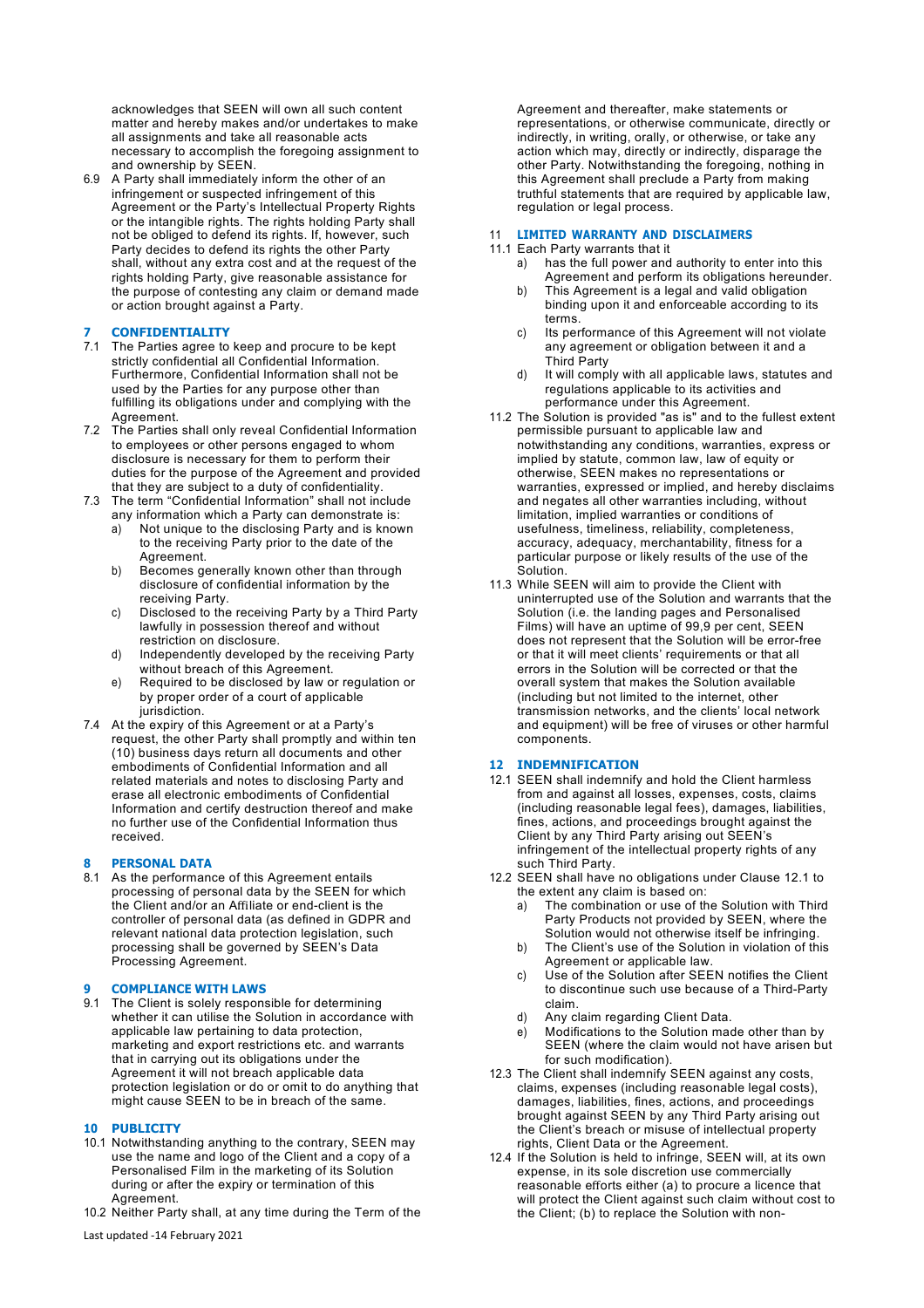infringing services; or (c) if (a) and (b) are not commercially feasible, terminate the Agreement.

- 12.5 In the event a claim is commenced against an indemnified Party, the indemnified Party shall (i) inform the indemnifying Party of such claim and continue to provide the indemnifying Party with all reasonable necessary assistance and information relating thereto, and shall take all necessary action to mitigate its damages with respect thereto; and (ii) give full power and authority to the indemnifying Party to respond to, conduct any negotiation regarding and control the defence of, any action regarding such claim on behalf of and in the name of the indemnifying Party or itself. The indemnifying shall be responsible for engaging counsel for such defence and shall bear the costs and expenses of the same (for the avoidance of doubt, the indemnified Party shall pay the costs and expenses of any separate counsel it elects to engage).
- 12.6 The indemnified Party shall not agree to any settlement, nor make any admission or take, or fail to take any action, in each case, where such admission, action or failure to act could reasonably be expected to prejudice the defence of a Third-Party claim.
- 12.7 Subject to Clause 12.2, 12.5 and 12.6, the indemnifying Party shall defend the Third-Party claim and reimburse the indemnified Party for all reasonable costs incurred by the indemnified Party in complying with this clause and any damages payable by the indemnified Party pursuant to a final and enforceable court decision or a settlement agreed to by the indemnifying Party with respect to the relevant Claim.

# **13 BREACH**

- 13.1 Each Party shall provide all such information, data, documentation and equipment as may be reasonably required by the other Party to enable the other Party to meet its obligations under this Agreement. The Client shall provide all reasonable information to SEEN, including but not limited to the requirements and needs that the Client might have, relating to the Agreement.
- 13.2 If SEEN's Solution cannot be delivered as agreed, SEEN shall give the Client written notice thereof as soon as possible. The notice shall specify the reason for the problem and, insofar as it is possible, when performance can take place.
- 13.3 While SEEN will always endeavour to deliver its Solution as agreed and otherwise in a timely manner, SEEN disclaims all liability for any delay in delivery thereof.
- 13.4 If a logistical error occurs upon distribution, e.g. connections between names and the landing pages, a Personalised Film and e-mail addresses, SEEN shall seek to rectify this issue without undue delay. SEEN disclaims all liability for incorrect registration and incorrect dispatches as a result of the Client.
- 13.5 The Parties has the right to rectify breaches of Agreement if such rectification can be performed without material disadvantage to the other Party.
- 13.6 In the event of a material breach, the other Party may terminate this Agreement subject to 30 days written notice, detailing the nature of the breach and stating that this Agreement will be terminated unless the breach is remedied within thirty (30) days.

# **14 LIABILITY**

14.1 Neither Party will be liable to the other for loss of profits or for any special, indirect, incidental, reliance, exemplary, punitive or consequential damages, including without limitation, damages for loss of business profits, loss of goodwill, business interruption, loss of business information and/or data, howsoever caused and whether arising under contract, tort (including liability for negligence or breach of statutory duty), negligence, or other theory of liability arising out of this Agreement or out of the use of or inability to use the Solution, even if such Party, or its employees, officers, directors, agents or

Affiliates have been advised of the possibility of such damages.

- 14.2 Neither Party's liability for damages, whether resulting from contract or tort (including liability for negligence or breach of statutory duty) or otherwise, shall under any circumstances exceed the aggregated Fees (excl. VAT) invoiced by SEEN during the Term of the Agreement.
- 14.3 These limitations shall not apply where a Party has acted grossly negligent or violated Third Party rights as described in Clause 12.
- 14.4 Unless otherwise prescribed by law, any cause of action or claim a Party may have with respect to the other Party (including but not limited to the must be commenced within three (3) months after the claim or cause of action arises.

# **15 NOTICES**

15.1 Any invoice, correspondence and notice required to be given under this Agreement shall be in writing and in Norwegian, Danish, Swedish or English and may be given by e-mail addressed to that Party at the address set out in the Order Form. Notice given by e-mail transmission shall be deemed to be served immediately provided that, in the case of a notice by email, the sender has received confirmation of successful transmission.

#### **16 ASSIGNMENT**

- 16.1 The Client may not assign or otherwise transfer in whole or in part, voluntarily or involuntarily, or by operation of law, this Agreement or the duties or rights therein, without the prior written approval of SEEN, which shall not be unreasonably withheld. Any assignment by the Client without such approval shall be deemed to constitute a violation of this Agreement, and its content shall be void.
- 16.2 SEEN may transfer its rights and duties under this Agreement to a Third Party if the assigned party, at the time of the assignment, is financially and technically capable of performing the obligations of SEEN under this Agreement, and that the assigned party expressly assumes and agrees to perform such aforementioned obligations.

#### **17 FORCE MAJEURE**

- 17.1 Except for the obligation to make payments, nonperformance of either Party's obligations shall be excused to the extent the performance is prevented by unforeseen circumstances beyond the Parties' control, the Parties' obligations will be suspended. The Party claiming Force Majeure shall notify the other Party without undue delay.
- 17.2 Each Party may terminate the Agreement if a substantial part of its performance is prevented for more than 60 days. The Client shall pay the agreed price for the part of the Solution that was contractually delivered before the termination of the Agreement.

#### **18 MISCELLANEOUS**

- 18.1 The Client acknowledges that SEEN may amend these Terms with three weeks' notice placed by e-mail. The change will take effect from the expiry of the notice period. Where the Client does not accept the amendment, the Client shall be entitled, within fourteen (14) calendar days from the date the e-mail was sent, provided that the changes have a material adverse effect on the Client, to terminate this Agreement with immediate effect. Where this Agreement is not terminated by the Client within the aforementioned time, the Client shall be deemed to have accepted the new terms and conditions of this Agreement.
- 18.2 If any provision of the Agreement is held by court of competent jurisdiction or other competent authority to be void, voidable or unenforceable in whole or in part, the validity of the other provisions of the Agreement and the remainder of the provision in question shall not be affected. The provision being rendered void, voidable or unenforceable shall be interpreted or replaced by a provision aiming to achieve the purpose